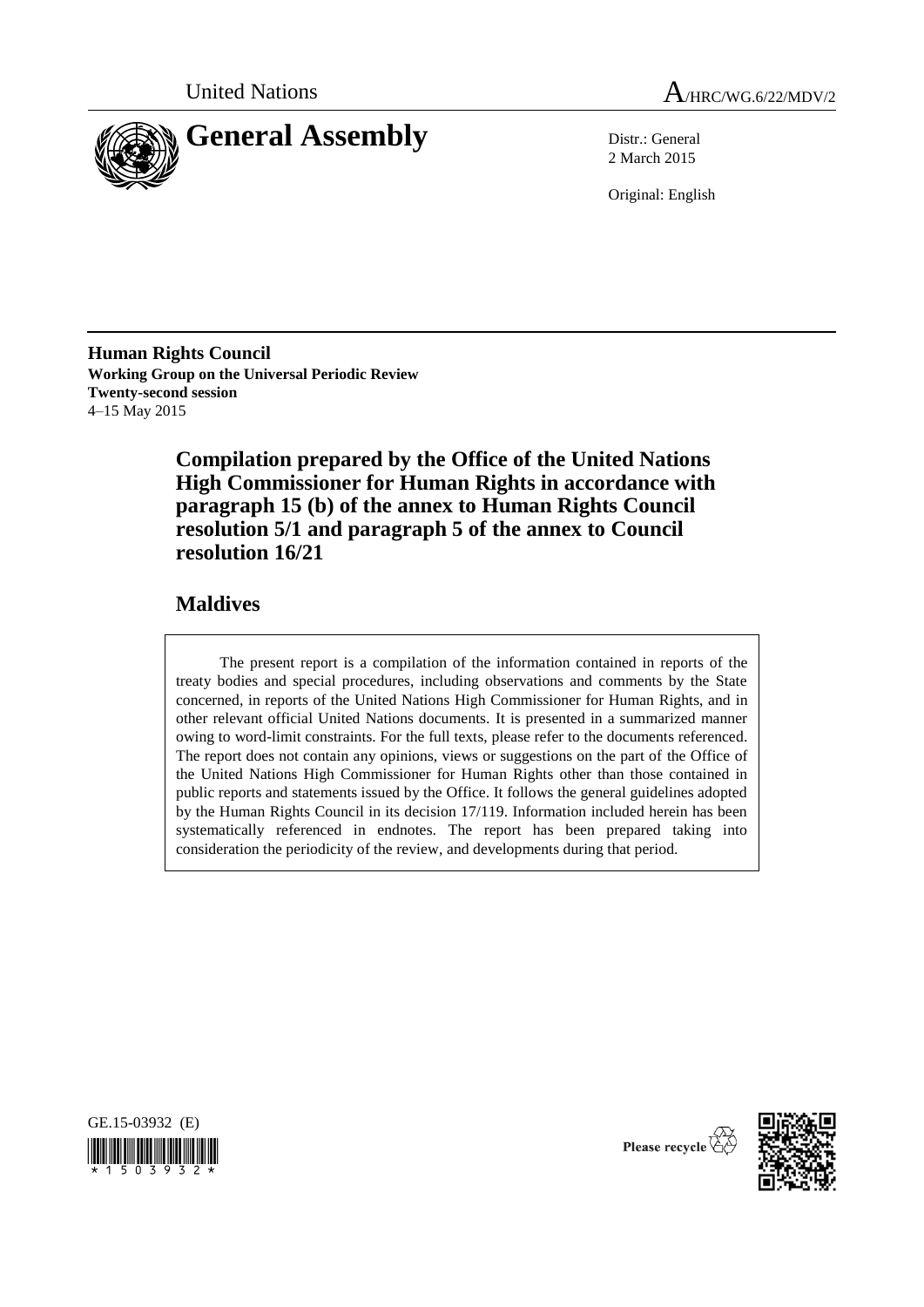# **I. Background and framework**

# **A. Scope of international obligations**<sup>1</sup>

**International human rights treaties** 2

|                                             | Status during previous cycle                                   | Action after review            | Not ratified/not accepted      |
|---------------------------------------------|----------------------------------------------------------------|--------------------------------|--------------------------------|
| Ratification, accession or<br>succession    | <b>ICERD</b> (1984)                                            |                                | <b>ICCPR-OP 2</b>              |
|                                             | <b>ICESCR (2006)</b>                                           |                                | <b>ICRMW</b>                   |
|                                             | <b>ICCPR (2006)</b>                                            |                                | ICPPED (signature, 2007)       |
|                                             | CEDAW (1993)                                                   |                                |                                |
|                                             | CAT (2004)                                                     |                                |                                |
|                                             | OP-CAT (2006)                                                  |                                |                                |
|                                             | CRC (1991)                                                     |                                |                                |
|                                             | OP-CRC-AC (2004)                                               |                                |                                |
|                                             | OP-CRC-SC (2002)                                               |                                |                                |
|                                             | CRPD (2010)                                                    |                                |                                |
| Reservations and/or<br>declarations         | <b>ICCPR</b><br>(reservation, art. $18, 2006$ )                |                                |                                |
|                                             | <b>CEDAW</b><br>(reservation, art 16, 1999)                    |                                |                                |
|                                             | <b>CRC</b><br>(reservations, arts. 14 and 21,<br>1991)         |                                |                                |
|                                             | OP-CRC-AC<br>(declaration under art. 3 (2):<br>18 years, 2004) |                                |                                |
| Complaints procedures,                      | ICCPR-OP 1 (2006)                                              | OP-ICESCR (Signature,          | ICERD, art. 14                 |
| inquiries and urgent<br>action <sup>3</sup> | OP-CEDAW, art. 8 (2006)                                        | 2011)                          | OP-ICESCR                      |
|                                             | CAT, art. 20 (2004)                                            | OP-CRC-IC (Signature,<br>2012) | (signature, 2011)              |
|                                             |                                                                |                                | ICCPR, art. 41                 |
|                                             |                                                                |                                | CAT, arts. 21 and 22           |
|                                             |                                                                |                                | OP-CRC-IC<br>(signature, 2012) |
|                                             |                                                                |                                | <b>ICRMW</b>                   |
|                                             |                                                                |                                | OP-CRPD                        |
|                                             |                                                                |                                | ICPPED (signature, 2007)       |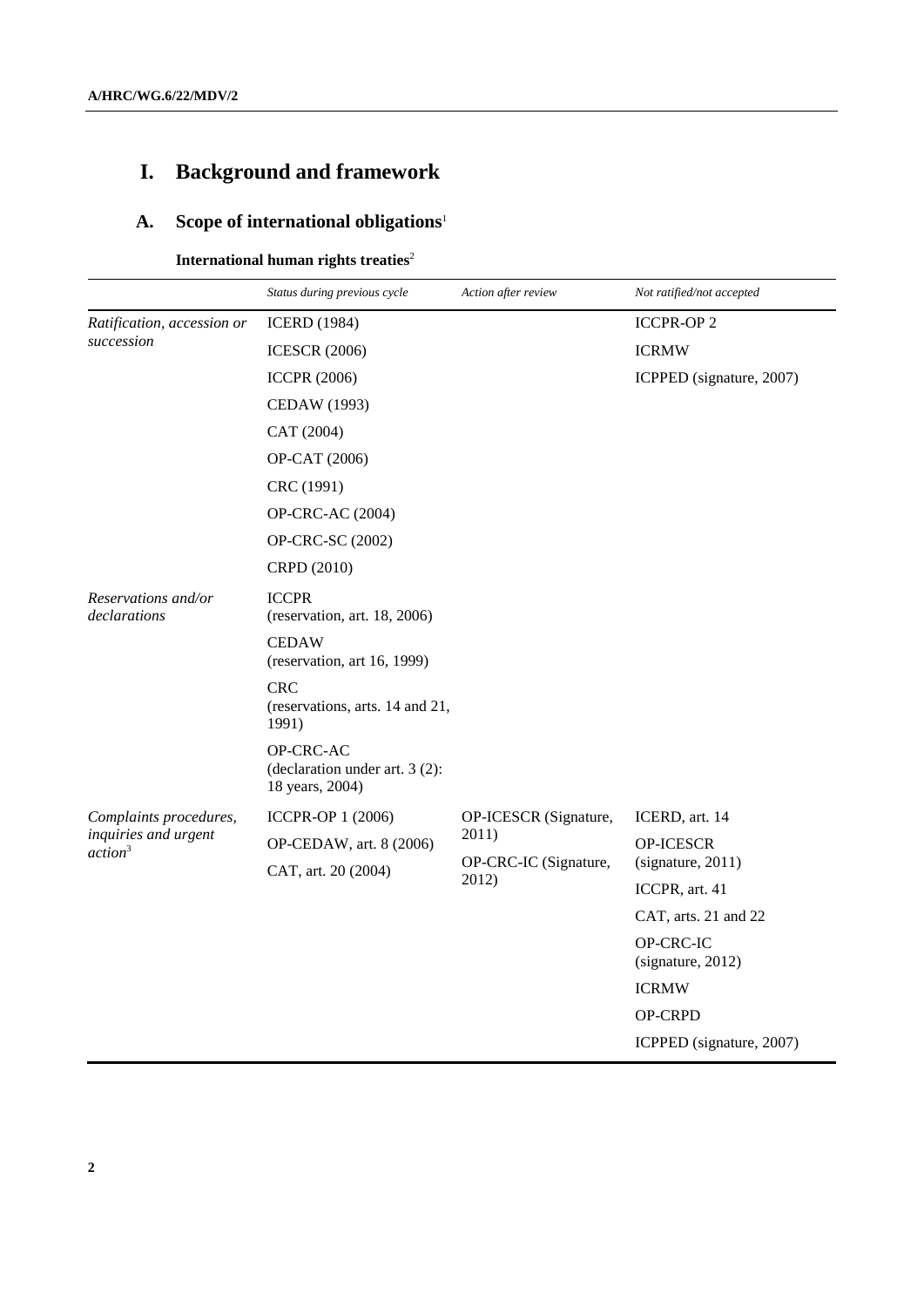|                                                    | Status during previous cycle                                                                                                                                  | Action after review                                                                                       | Not ratified                                                                                                                                                                                                                                                                              |
|----------------------------------------------------|---------------------------------------------------------------------------------------------------------------------------------------------------------------|-----------------------------------------------------------------------------------------------------------|-------------------------------------------------------------------------------------------------------------------------------------------------------------------------------------------------------------------------------------------------------------------------------------------|
| <i>Ratification,</i><br>accession or<br>succession | Convention on the Prevention<br>and Punishment of the Crime<br>of Genocide<br>Geneva Conventions of<br>12 August 1949 and Additional<br>Protocols I and $II5$ | Rome Statute of the<br>International Criminal Court<br><b>ILO</b> fundamental<br>conventions <sup>6</sup> | Palermo Protocol <sup>7</sup><br>Additional Protocol III to the<br>1949 Geneva Conventions <sup>8</sup><br>Conventions on refugees and<br>stateless persons <sup>9</sup><br>ILO Conventions Nos. 169 and<br>$189^{10}$<br><b>UNESCO</b> Convention against<br>Discrimination in Education |

#### **Other main relevant international instruments**<sup>4</sup>

1. In 2011, the Committee on the Elimination of Racial Discrimination (CERD) recommended that Maldives consider ratifying ICRMW<sup>11</sup> and four international instruments on refugees and stateless persons $12$  and encouraged Maldives to recognize the competence of CERD to receive and consider individual complaints.<sup>13</sup>

2. In 2012, the Human Rights Committee (HR Committee) considered the reservation of Maldives to article 18 of ICCPR to be incompatible with the object and purpose of the Covenant and recommended that Maldives withdraw its reservation. <sup>14</sup> CERD made a related recommendation. 15

### **B. Constitutional and legislative framework**

3. HR Committee expressed concern that article 16 (b) of the Constitution provided that "the limitation of a right or a freedom specified in this Chapter by a law enacted by the People's Majlis as provided in the Constitution, and in order to protect and maintain the tenets of Islam, shall not be contrary to article (a)" impeded the application of the Covenant. HR Committee recommended that Maldives give full and unimpeded effect to the provisions of ICCPR in its domestic legal order and ensure that the provisions of article 16 (b) of the Constitution are not invoked to justify the failure by Maldives to fulfil its obligations under the Covenant.<sup>16</sup>

4. In 2013, the Special Rapporteur on the independence of judges and lawyers recommended that Maldives urgently pass the Penal Code and Sentencing Bill, the Criminal Procedure Code, the Civil Procedure Code and the Evidence Act, and ensure that these laws are in line with the provisions of the Constitution and the international human rights obligations of Maldives.<sup>17</sup> The United Nations Development Programme (UNDP) also recommended all such essential pieces of legislation should be urgently passed and be in line with Maldivian international obligations.<sup>18</sup>

5. UNDP reported that the new Penal Code was finally passed in 2014 and for the first time contains sentencing guidelines. The Code includes provisions related to corporal punishment, including flogging for sexual intercourse out of marriage, and provisions on capital punishment, including death penalty for heinous murders. UNDP recommended a comprehensive review of the new Penal Code in order to bring it in line with Maldivian international obligations.<sup>19</sup>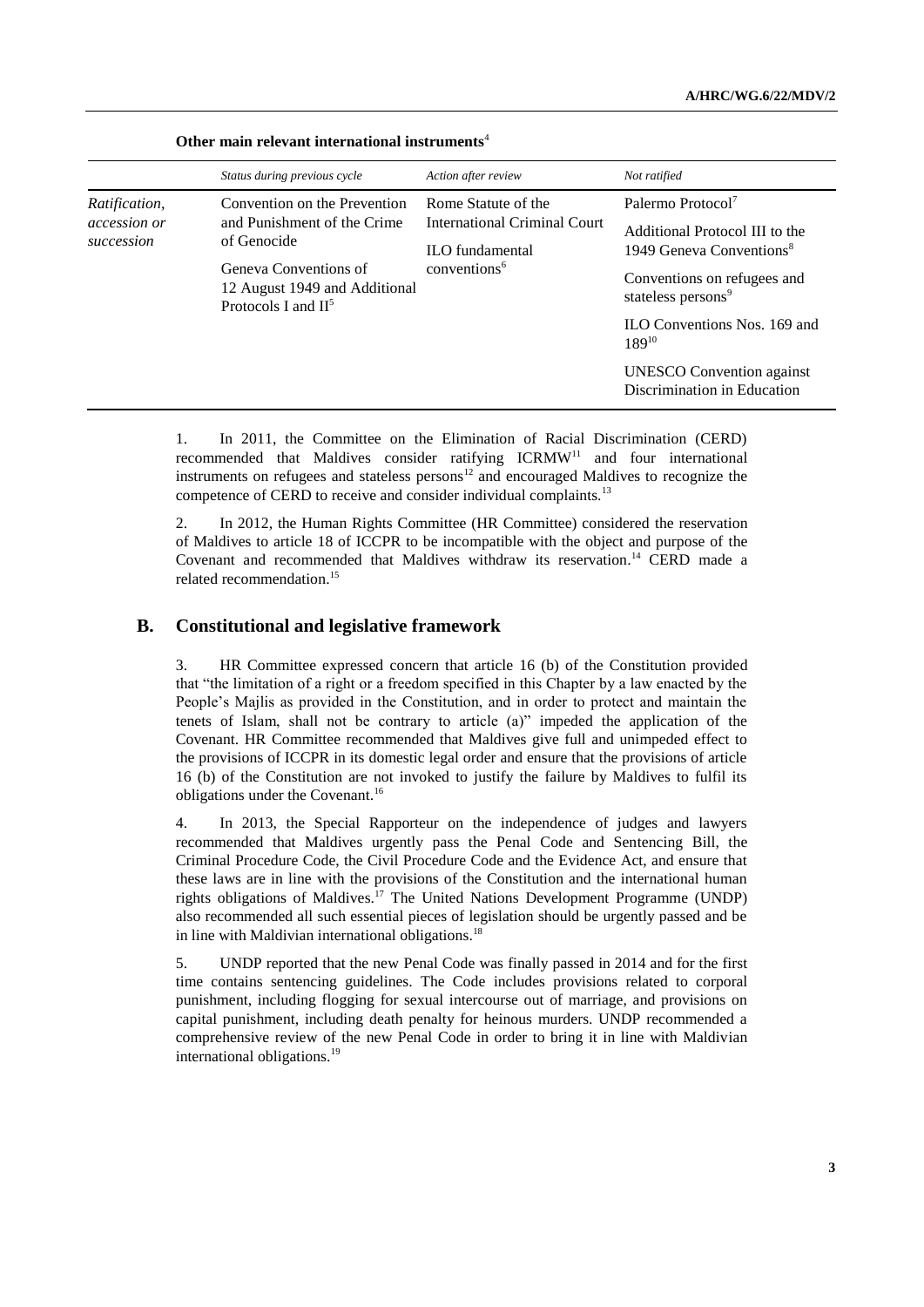### **C. Institutional and human rights infrastructure and policy measures**

| National human rights institution                            | Status during previous cycle | Status during present cycle <sup>21</sup> |
|--------------------------------------------------------------|------------------------------|-------------------------------------------|
| Maldives Human Rights Commission B (2008, confirmed in 2010) |                              |                                           |

**Status of national human rights institutions**<sup>20</sup>

6. HR Committee recommended that Maldives remove the legal requirement which prevents non-Muslims from being appointed as members of the Human Rights Commission of Maldives (HRCM) and consider expanding its mandate to promote all human rights and freedoms, in full compliance with the Paris Principles.<sup>22</sup> CERD recommended that HRCM represent all groups in the country.<sup>23</sup>

7. CERD recommended that Maldives continue its dialogue with HRCM and engage with civil society organizations working in the area of human rights protection.<sup>24</sup>

8. The United Nations Population Fund (UNFPA) stated that the newly established Ministry of Law and Gender, under the auspices of the Attorney-General's Office coordinated the legislative agenda to implement the rights and freedoms guaranteed in the Constitution. Capacity needed to be built to mainstream human rights and to continue progress on democratic reform and operationalization of the Constitution.<sup>25</sup>

### **II. Cooperation with human rights mechanisms**

9. In 2014, the United Nations High Commissioner for Human Rights expressed deep concern at the case initiated by the Supreme Court of Maldives against the five members of HRCM, following the Commission's submission of a written contribution to the second universal periodic review of Maldives to the Human Rights Council. The Government had a responsibility to ensure a safe operating space for the Commission and for civil society actors in the country, so that they were able to cooperate with United Nations human rights mechanisms without fear of reprisals. The United Nations High Commissioner for Human Rights Zeid Ra'ad Al Hussein had also written directly to the Government of Maldives to express his concerns. 26

10. Expressing concern at information that some individuals who had provided information to the Committee had been subjected to threats and intimidation as a result of submitting such reports, HR Committee recommended that Maldives should protect such individuals.<sup>27</sup>

### **A. Cooperation with treaty bodies**<sup>28</sup>

#### **1. Reporting status**

| Treaty body         | Concluding observations<br>included in previous review | Latest report<br>submitted since<br>previous review | Latest concluding<br>observations | Reporting status                                        |
|---------------------|--------------------------------------------------------|-----------------------------------------------------|-----------------------------------|---------------------------------------------------------|
| <b>CERD</b>         | August 1999                                            | 2010                                                | August 2011                       | Thirteenth to fifteenth periodic<br>reports due in 2015 |
| <b>CESCR</b>        | --                                                     |                                                     |                                   | Initial report overdue since 2008                       |
| <b>HR</b> Committee | $- -$                                                  | 2010                                                | July 2012                         | Second report due in 2015                               |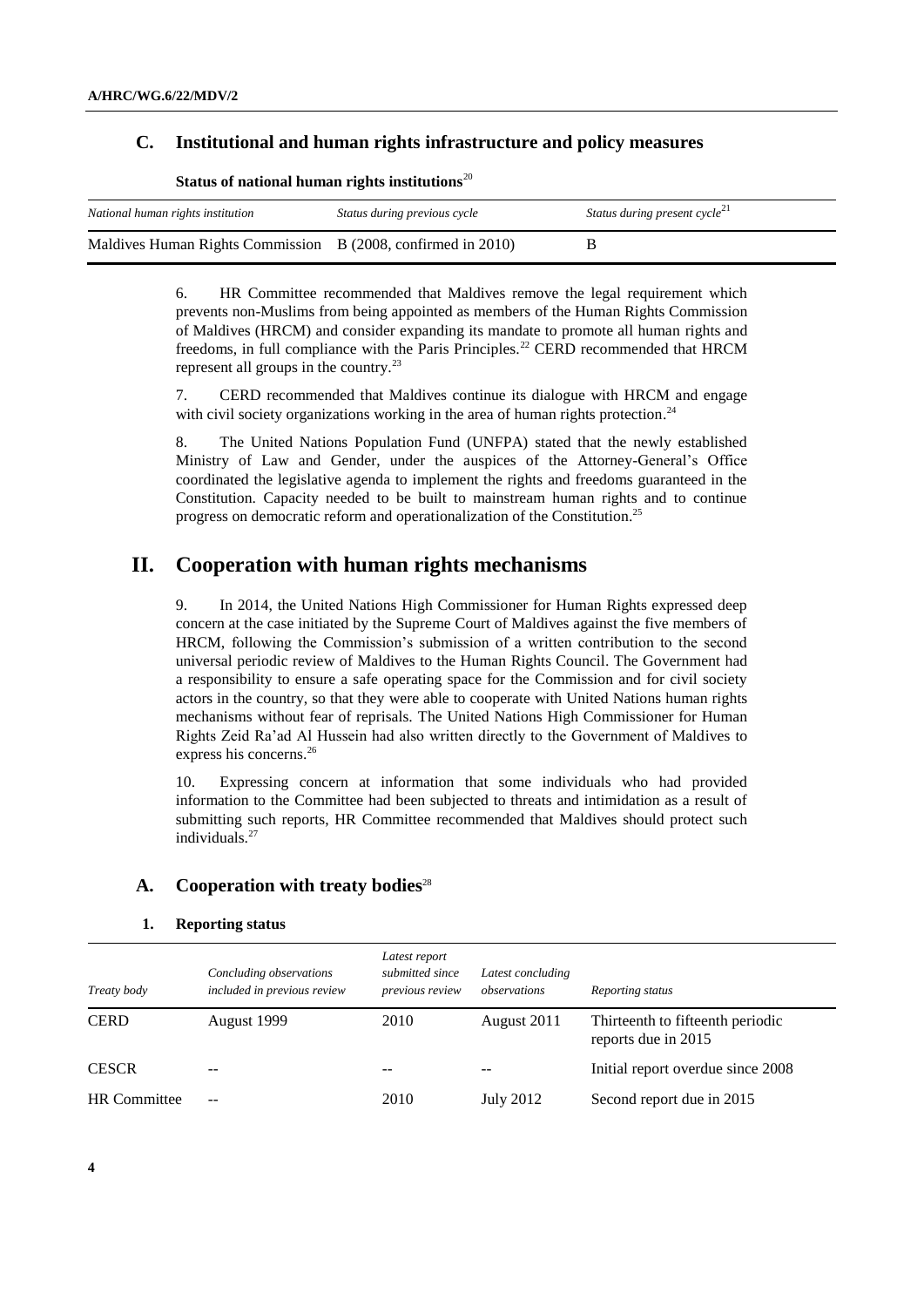| Treaty body  | Concluding observations<br>included in previous review | Latest report<br>submitted since<br>previous review | Latest concluding<br>observations | Reporting status                                         |
|--------------|--------------------------------------------------------|-----------------------------------------------------|-----------------------------------|----------------------------------------------------------|
| <b>CEDAW</b> | January 2007                                           | 2012                                                |                                   | Fourth to fifth reports pending<br>consideration in 2015 |
| <b>CAT</b>   |                                                        |                                                     |                                   | Initial report overdue since 2005                        |
| <b>CRC</b>   | June 2007 (on CRC)<br>/January 2009 (on CRC-<br>Ops)   | 2013                                                |                                   | Fourth to fifth reports pending<br>consideration in 2016 |
| <b>CRPD</b>  | --                                                     |                                                     |                                   | Initial report overdue since 2012                        |

### **2. Responses to specific follow-up requests by treaty bodies**

### *Concluding observations*

| Treaty body         | Due in | Subject matter                                                                                                                                                                                                                                                                                                                                                             | Submitted in |
|---------------------|--------|----------------------------------------------------------------------------------------------------------------------------------------------------------------------------------------------------------------------------------------------------------------------------------------------------------------------------------------------------------------------------|--------------|
| <b>CERD</b>         | 2012   | Anti-discrimination legislation and<br>human trafficking <sup>29</sup>                                                                                                                                                                                                                                                                                                     |              |
| <b>HR</b> Committee | 2013   | Reservation on art. 18, independence of Follow-up submission<br>Judicial Service Commission, resignation overdue <sup>31</sup><br>of former President, protection of rights<br>in art. 25 and carrying out of<br>Commission of Inquiry into transfer of<br>power in February 2012, protection of<br>individuals who provided information to<br>the Committee <sup>30</sup> |              |

*Country visits and/or inquiries by treaty bodies*

| Treaty body | Date                 | Subject matter                       |
|-------------|----------------------|--------------------------------------|
| <b>SPT</b>  | December $2014^{32}$ | Follow-up visit: report confidential |

## **B. Cooperation with special procedures**<sup>33</sup>

|                                  | Status during previous cycle                                                              | Current status                      |
|----------------------------------|-------------------------------------------------------------------------------------------|-------------------------------------|
| Standing invitation              | Yes                                                                                       | Yes                                 |
| Visits undertaken                | Freedom of religion or belief (2006)                                                      | Internally displaced persons (2011) |
|                                  | Independence of judges and lawyers (2007)<br>Independence of judges and lawyers<br>(2013) |                                     |
|                                  | Freedom of opinion and expression (2009)                                                  |                                     |
|                                  | Adequate housing (2009)                                                                   |                                     |
| Visits agreed to in<br>principle | Violence against women                                                                    | Violence against women              |
|                                  |                                                                                           | Freedom of peaceful assembly and of |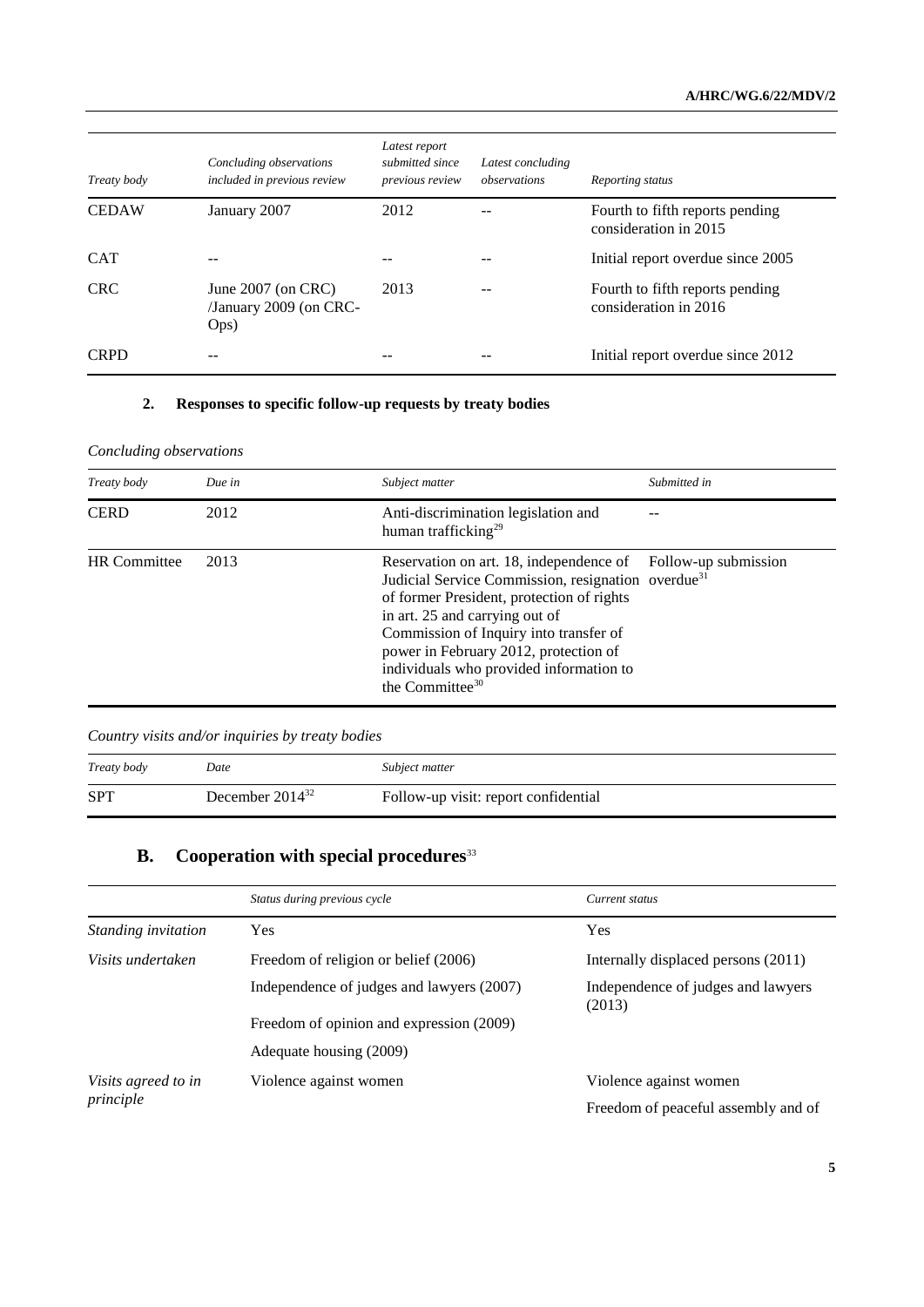|                                                             | Status during previous cycle                                                                                 | Current status                                                                        |
|-------------------------------------------------------------|--------------------------------------------------------------------------------------------------------------|---------------------------------------------------------------------------------------|
|                                                             |                                                                                                              | association                                                                           |
|                                                             |                                                                                                              | Discrimination against women<br>(tentatively scheduled for second half<br>of $2015$ ) |
| <i>Visits requested</i>                                     |                                                                                                              | Human rights defenders                                                                |
| Responses to letters of<br>allegation and urgent<br>appeals | During the period under review 11 communications were sent. The Government replied to<br>two communications. |                                                                                       |
| Follow-up reports and<br>missions                           |                                                                                                              |                                                                                       |

### **C. Cooperation with the Office of the United Nations High Commissioner for Human Rights**

11. UNFPA reported that a human rights adviser was deployed within UNCT between November 2012 and September 2014. <sup>34</sup> OHCHR reported that the Human Rights Adviser supported efforts to mainstream human rights and build the internal capacity of UNCT for better strengthening of the national human rights protection systems.<sup>35</sup>

12. The High Commissioner visited Maldives in 2011. 36

### **III. Implementation of international human rights obligations, taking into account applicable international humanitarian law**

### **A. Equality and non-discrimination**

13. HR Committee welcomed the removal by Parliament of the gender bar on running for presidency and the enactment of the Anti-Domestic Violence Act, in  $2012.^{37}$  UNDP indicated that the Government began the drafting of a Bill on Gender Equality and held initial consultations with stakeholders on the draft legislation.<sup>38</sup>

14. According to UNDP, a rapid movement towards a conservative interpretation of Islam was having a negative impact on women's realization of their rights. Increasingly, a number of religious sermons that were approved by the Ministry of Islamic Affairs promoted stereotypical roles assigned for women, and continuously promoted the message that a woman's place was at home. Similarly, remarks made by senior political figures and religious leaders were demeaning to women, and promoted gender discrimination and sometimes gender-based violence, such as the endorsement made by the Vice-President of the Fiqh Academy endorsing female circumcision.<sup>39</sup> UNDP recommended that Maldives promote religious dialogue on issues that affect women's human rights, and prevent the promotion of discrimination against women including through speech and sermons.<sup>40</sup>

15. UNFPA stated that, in recent years, there had been an increase of out-of-court marriages, particularly in religious conservative contexts. Children born from those unions were considered "illegitimate" and prevented from legally using the father's name or inheriting property from the father, in accordance with the Maldivian interpretation of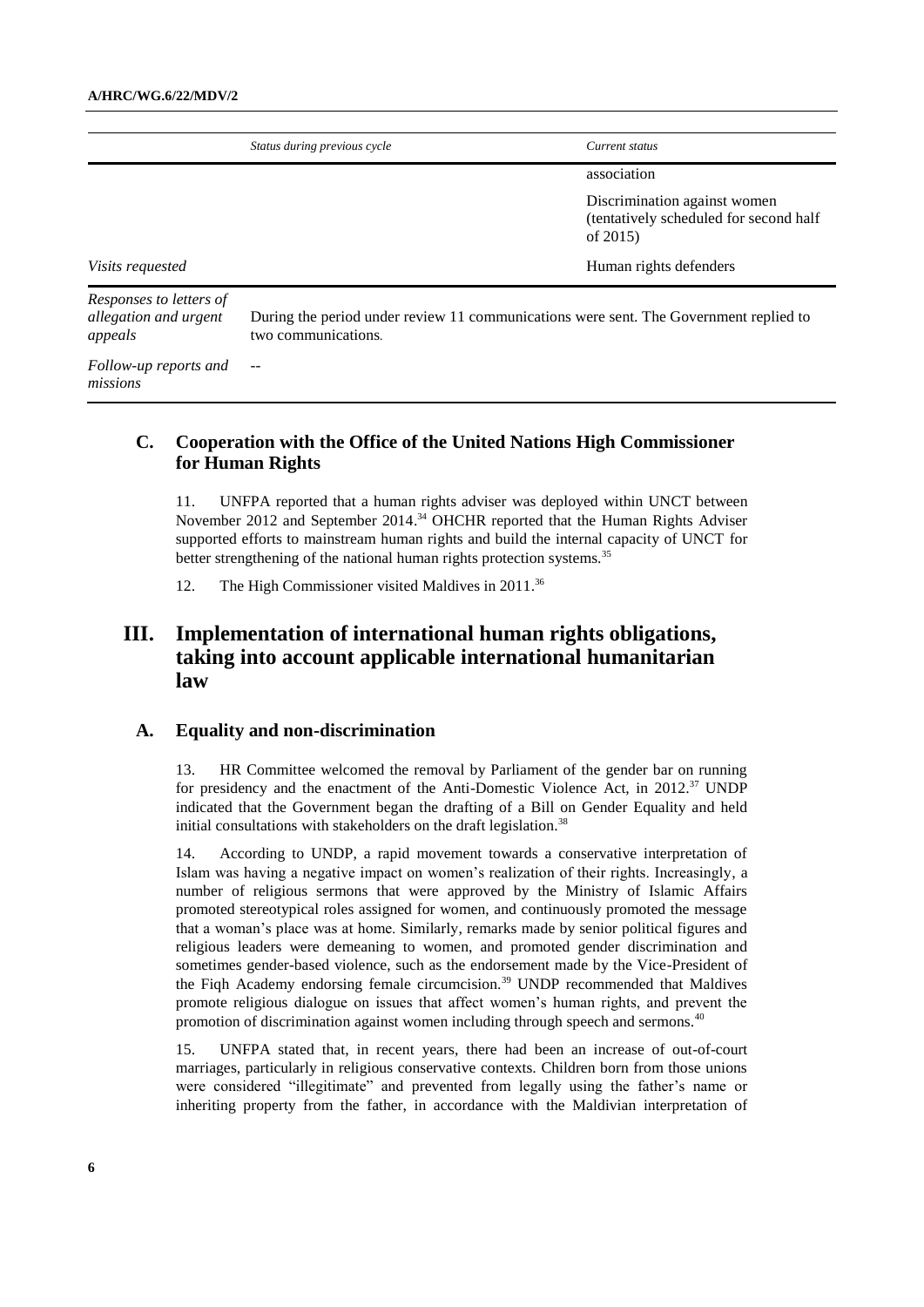sharia law. Despite the Family Court announcement in 2014 that out-of-court marriages would not be registered, the practice continued. UNFPA recommended that Maldives: ensure equal rights for children, including inheritance, regardless of parents' marital status; engage religious institutions to prevent underage and out-of-court marriages; and sensitize communities on disadvantages related to early marriage.<sup>41</sup> HR Committee also recommended that Maldives ensure the right of women to inherit property on an equal footing with men. $42$ 

16. In 2011, the High Commissioner suggested expanding women's political role through local council representation on the islands.<sup>43</sup> UNDP reported on how the women's development committees on local councils were not given the resources or an authoritative mandate to play a meaningful role in decision-making.<sup>44</sup>

17. Concerned at the continuing de facto gender discrimination which resulted in the underrepresentation of women in political and public affairs, HR Committee recommended that Maldives strengthen its efforts to facilitate the participation of women in political and public affairs and combat stereotypes on the role of women, including by sensitizing its population to ensure the enjoyment by women of their rights.<sup>45</sup>

18. CERD welcomed the Constitution's explicit prohibition of racial discrimination.<sup>46</sup> Welcoming the information provided by Maldives that an anti-discrimination act was being prepared for 2012, CERD recommended that Maldives enact the planned antidiscrimination act as soon as possible.<sup>47</sup> CERD requested that Maldives report on the follow-up to this recommendation in 2012.<sup>48</sup>

19. CERD expressed concern at discriminatory provisions in the Constitution according to which all Maldivians should be Muslims, thus excluding non-Muslims from obtaining citizenship or from accessing public positions.<sup>49</sup> HR Committee recommended that Maldives revise its Constitution to ensure that religion is not a basis for citizenship.<sup>50</sup>

20. HR Committee recommended that Maldives: accelerate the enactment of the antidiscrimination legislation under consideration by the Parliament, and ensure it includes a prohibition of discrimination on the basis on sexual orientation; and combat the stigmatization and marginalization of homosexuals in society.<sup>51</sup> Reporting that individuals suspected or perceived as homosexuals or transgender faced intimidation and overt threats, UNFPA recommended that Maldives ensure protection from human rights violations based on sexual orientation and gender identity, including through law reform to prevent hate crimes, as well as sensitization of judiciary, policy, health and other service providers.<sup>52</sup>

### **B. Right to life, liberty and security of the person**

21. In 2012, the HR Committee expressed concern at a draft amendment to the Clemency and Pardoning Act, which would prevent the President from granting clemency. While noting that Maldives had adopted a moratorium on the death penalty, HR Committee recommended that Maldives consider abolishing the death penalty, ratifying ICCPR-OP2 and remove mandatory death penalties from its statutes.<sup>53</sup>

22. In 2014, the High Commissioner for Human Rights reported that Maldives had observed a moratorium on the death penalty for 60 years and reaffirmed its commitment to maintain it during its first universal periodic review in 2010. Noting a new regulation which provided for the use of the death penalty for the offence of intentional murder, including when committed by individuals under the age of 18, the Government was urged to retain its moratorium on the use of the death penalty in all circumstances, particularly in cases that involved juvenile offenders and to work towards abolishing the practice altogether.<sup>54</sup>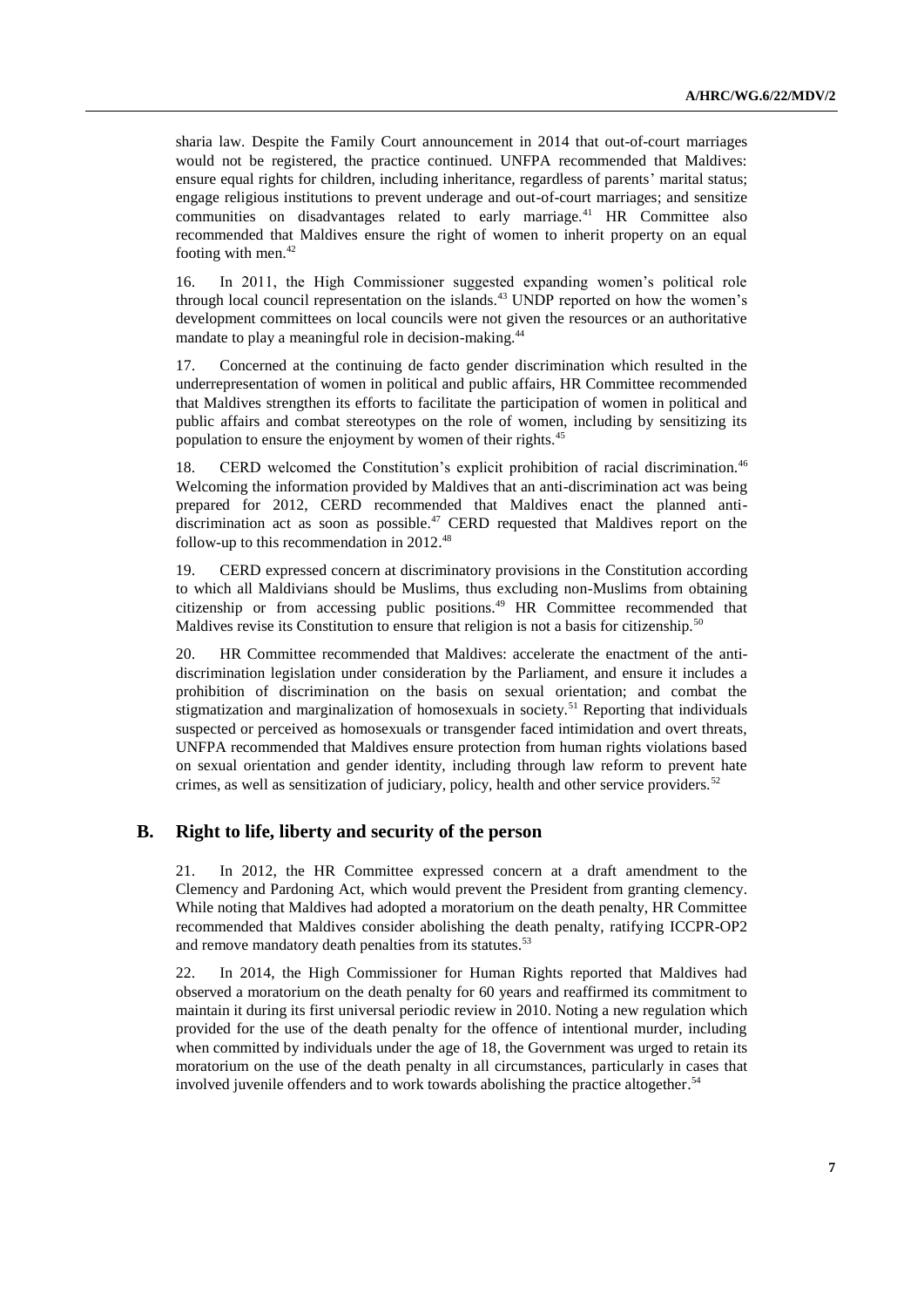23. Concerned at reported cases of torture, HR Committee recommended that Maldives take steps to combat torture and ill-treatment in its all forms and prohibit it in its legislation. Expressing concern at information that human rights violations, including torture, were committed by the Police during the arrest and detention of protestors in the course of the demonstrations of 8 February 2012, HR Committee recommended that Maldives investigate all allegations of torture that took place on 8 February 2012, in Malé and Addu, prosecute those responsible, and provide compensation and rehabilitation to the victims.<sup>55</sup>

24. Particularly concerned at reported cases of excessive use of force by the Police and the National Defence Forces during demonstrations, including in 2012, HR Committee recommended that Maldives investigate incidents which occurred in the State party, in particular during the 2012 demonstrations, and prosecute and bring the Police and Defence Forces officers responsible to justice. 56

25. HR Committee was concerned at the persistence of domestic violence.<sup>57</sup> UNDP indicated that, while the law on Domestic Violence was ratified in 2012, the shelters required under the law were yet to be established. Family and Child Service Centres were unable to cater to the demand for safe shelter.<sup>58</sup> UNDP noted that the Sexual Offences Act 2014 for the first time criminalized marital rape. <sup>59</sup> UNFPA noted that the Government created awareness on gender-based violence and the Domestic Violence Prevention Act through outreach in cooperation with civil society. $60$ 

26. UNDP recommended that Maldives improve resource allocations to government agencies mandated with gender responsibility and for the implementation of laws tackling violence against women.<sup>61</sup> Regarding domestic violence, HR Committee further recommended that Maldives facilitate complaints from victims without fear of reprisals intimidation or exclusion by the community; investigate, prosecute and punish those responsible; and provide compensation to victims.<sup>62</sup>

27. UNFPA stated that sex out of wedlock was an offence according to the Sexual Offences Act.<sup>63</sup> UNFPA reported that criminalization of pregnancy out of wedlock included underage girls falling pregnant as a result of abuse, which led to expulsion from school. There had also been media reports of infanticide.<sup>64</sup>

28. In 2013, three special procedure mandate holders noted that, according to information received, a number of cases of sexually abused minors sentenced to flogging on charges of fornication had been reported in the news media.<sup>65</sup> In 2011, the High Commissioner stated that by continuing to carry out floggings, albeit only occasionally, Maldives was in breach of its obligations under several international treaties and that it should be possible for the Government and the judiciary to engineer a practical moratorium on flogging.<sup>66</sup> HR Committee recommended that Maldives abolish flogging and explicitly prohibit corporal punishment in all institutional settings. $67$ 

29. Reporting that in 2014, the Vice-President of Fiqh Academy called for female genital mutilation (FGM), while the former Maldivian Vice-President Dr. Waheed had previously expressed concern about FGM, UNFPA recommended that Maldives continue to inform about the implications of FGM, including as a violation of women's right to physical integrity, health and security; and establish explicit legal protection against FGM.<sup>68</sup>

30. UNHCR highlighted the adoption of the anti-trafficking law in 2013 as a huge stepping stone to address numerous migration challenges. The law criminalized human trafficking and offences such as forced labour and fraudulent recruitment as acts of human trafficking.<sup>69</sup> Concerned at trafficking in migrants from neighbouring countries for labour and sexual exploitation purposes, HR Committee recommended, inter alia, that Maldives adopt a national plan of action on trafficking in persons; and investigate instances of trafficking and prosecute those responsible and provide protective measures, rehabilitation and compensation to victims.70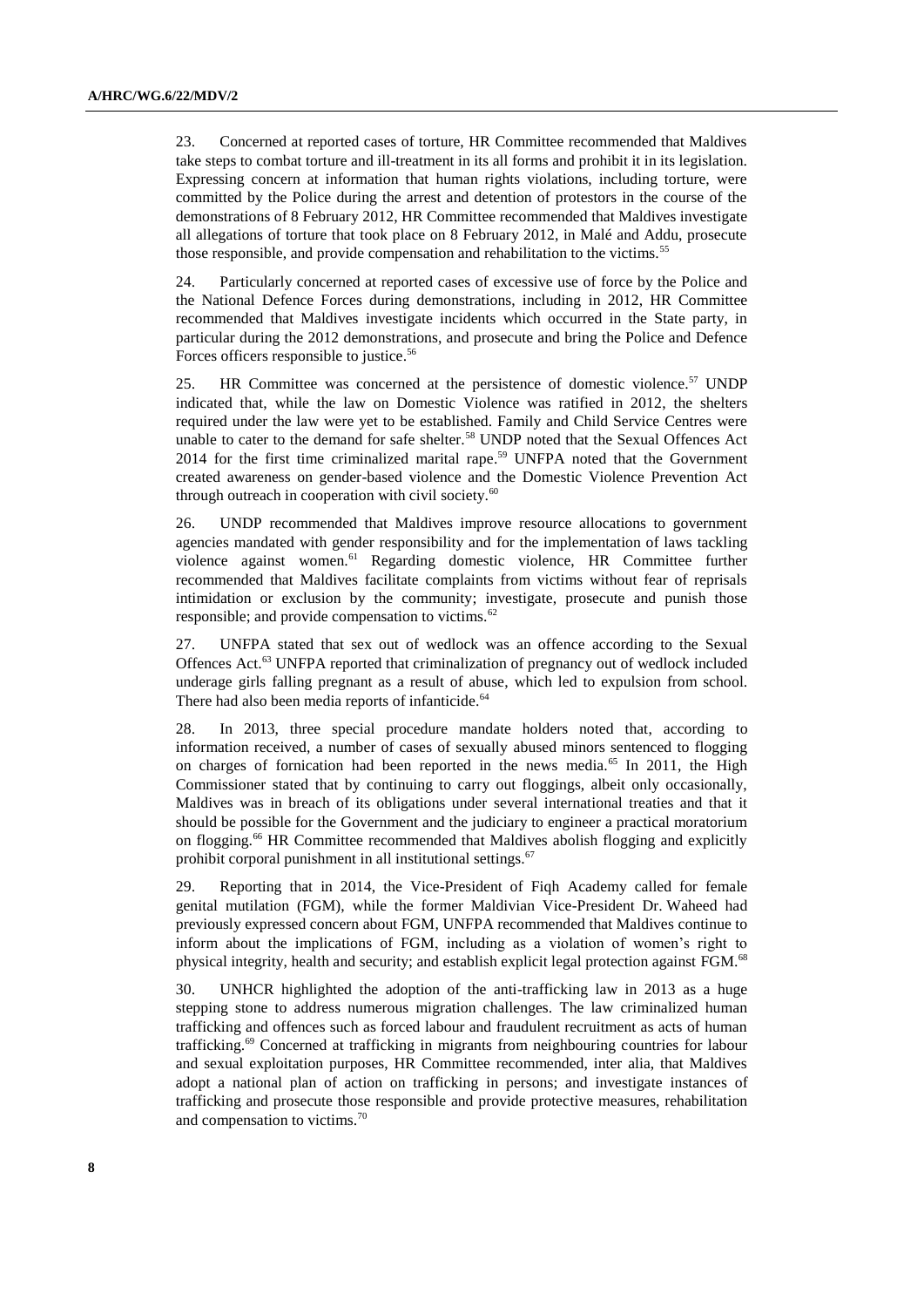### **C. Administration of justice, including impunity, and the rule of law**

31. UNDP reported that the judiciary had become a major point of tension and disagreement with political parties in the country and had caused challenges to the consolidation of democracy in addition to the lack of public trust in the judicial system. During the Presidential Elections of 2013, the Supreme Court became highly politicized in deciding the cases that were filed regarding the validity of election results. This eventually led to the removal of the Chair and Vice-Chair of the Elections Commission under a regulation promulgated by the court to try cases on its own motion for contempt of court.<sup>71</sup> In 2013, the Special Rapporteur on the independence of judges and lawyers sent a communication. She expressed concern that the Supreme Court was subverting the democratic process by interfering in the functions of the Elections Commission, an independent body established in the Constitution, in charge of conducting, managing, supervising and declaring the results of elections.<sup>72</sup>

32. In 2013, the High Commissioner stated that judges should act in accordance with the principles of impartiality, propriety, equality and due diligence, as reflected in the Basic Principles on the Independence of Judiciary, the Bangalore Principles of Judicial Conduct, and the country's own judicial code of conduct. The High Commissioner observed that the Supreme Court had threatened to charge lawyers and media with contempt of court for challenging the court's decisions. The Supreme Court appeared set on undermining independent institutions, stifling criticism and public debate, and depriving litigants of the legal representation of their choice. She also expressed concern at the Government's threats to dissolve civil society organizations for criticizing the judiciary, and the reactivation of old cases to arrest opposition members of Parliament or bar them from Parliament. The High Commissioner stated that whoever won the election should embark on fundamental reforms to the judiciary to safeguard the progress of Maldives in democracy and rule of  $law.<sup>73</sup>$ 

33. In 2012, HR Committee expressed concern that the composition and the functioning of the Judicial Service Commission (JSC) seriously compromised the realization of measures to ensure the independence of the judiciary.<sup>74</sup> In 2013, the Special Rapporteur on the independence of judges and lawyers noted reports that the current composition of JSC was inadequate and politicized.<sup>75</sup> With respect to the vetting process, the Special Rapporteur indicated that JSC opted for interpreting article 285 of the Constitution in a symbolic way and did not scrutinize judges' qualifications thoroughly.<sup>76</sup> UNDP recommended that the current composition and functioning of the JSC be revised in line with international principles of independence and accountability of the judiciary; all allegations of misconduct in the judiciary, including corruption, be properly investigated under previously set, clear and transparent rules and appropriate measures taken to enforce the code of conduct of judges in a transparent and consistent manner.<sup>77</sup>

34. In 2014, the Special Rapporteur on the independence of judges and lawyers expressed concern at the removal of two Supreme Court justices. The procedure followed by JSC, for the removal of the two Supreme Court justices, was characterized by a lack of transparency and due process. The decision seriously undermined the judiciary. The Rapporteur indicated that since her visit in 2013 there had been a serious deterioration in respect for the rule of law and independence of the judiciary.<sup>78</sup> In 2013, The Special Rapporteur was further concerned that the Supreme Court was perceived as not following due process in many of its decisions. It was also troubling that some of the Supreme Court's interventions were perceived as arbitrary and as serving the judges' own personal interests.<sup>79</sup>

35. In 2013, the Special Rapporteur indicated that the concept of independence of the judiciary had been misconstrued and misinterpreted in Maldives, including among judicial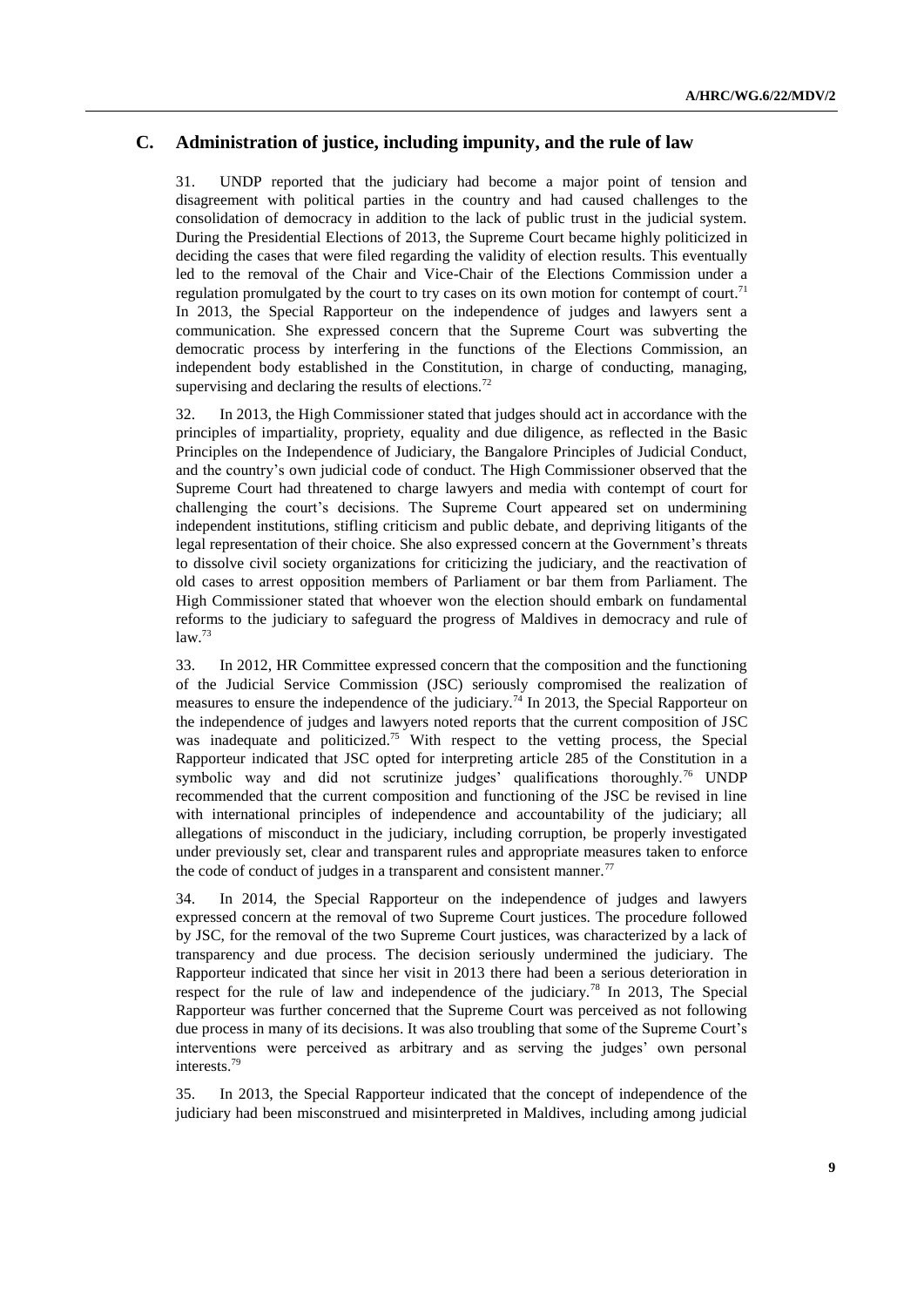actors.<sup>80</sup> UNDP also reported that one of the major political incidents to note between the executive and judiciary was the unlawful detention of the Chief Judge of the Criminal Court Abdulla Mohamed in January 2012 by the then President alleging the judge had been interfering with the investigations of corruption related to a number of powerful politicians.<sup>81</sup> The Special Rapporteur recommended that Maldives engage in a dialogue between the three branches of Government to address the challenges to the independence of the judiciary and the proper functioning of the justice system. $82$ 

36. The Special Rapporteur noted reports that, in practice, sharia was widely applied by lower courts, giving rise to serious inconsistencies in jurisprudence.<sup>83</sup> In 2013, the Special Rapporteur on the independence of judges and lawyers sent a communication regarding alleged interferences with, and pressure on, the independence of lower courts and tribunals in Maldives. She noted information according to which HRCM had developed a court/trial monitoring programme for judges and magistrates. The Supreme Court's Judges Council allegedly barred HRCM from conducting the training programme.<sup>84</sup>

37. UNDP reported that the Supreme Court of Maldives had embarked on the task of developing a continuous judicial education curriculum for the judiciary with the support of UNDP. The lack of a comprehensive training programme had been highlighted by many as a constraint in effectively dispensing justice under the new Constitution. The education curriculum was expected to remedy that issue.<sup>85</sup> UNDP recommended that judges, magistrates, prosecutors and lawyers should have access to quality education, including continuing education and specialized training on international human rights law and mechanisms, constitutional law, comparative law, women' rights and gender equality, among others.<sup>86</sup>

38. UNDP pointed to the precarious situation of women in the justice system as a serious gap in the legal system. $87$  In 2011, the High Commissioner noted that only five of the country's almost 200 judges and magistrates were women.<sup>88</sup> The Special Rapporteur on the independence of judges and lawyers indicated that measures to improve the representation of women in the judiciary needed to be taken urgently, and gender discrimination in the justice system must be eliminated, including through training.<sup>89</sup>

39. Concerned that suspects might be detained for a period exceeding 48 hours without appearing before a judge and without charge, HR Committee recommended that Maldives provide legal guarantees to suspects detained. HR Committee recommended that Maldives reduce the high rate of overcrowding in its prisons, including by shortening the period of pretrial detention and by using alternative measures to the deprivation of liberty; and establish a complaint mechanism for inmates regarding their conditions of detention.<sup>9</sup>

40. HR Committee recommended that Maldives review the composition of the Police Integrity Commission to ensure that its independence is guaranteed.<sup>91</sup> Concerned at reported cases of torture and ill-treatment by Police and National Defence Forces that occurred in Maldives prior to 2008 which had not all been investigated, HR Committee recommended that Maldives consider setting up an independent commission of inquiry to investigate all human rights violations that took place prior to 2008 and provide compensation to the victims.<sup>92</sup>

### **D. Right to privacy, marriage and family life**

41. According to UNDP, the Family Law undermined the right of free choice for women as they required consent of their guardian or the closest male kin from the paternal side in order to enter into a marriage. Furthermore, the law allowed for polygamy which was also discriminatory, impacting on women's security and dignity.<sup>93</sup> UNDP recommended that Maldives conduct a comprehensive review of the existing family law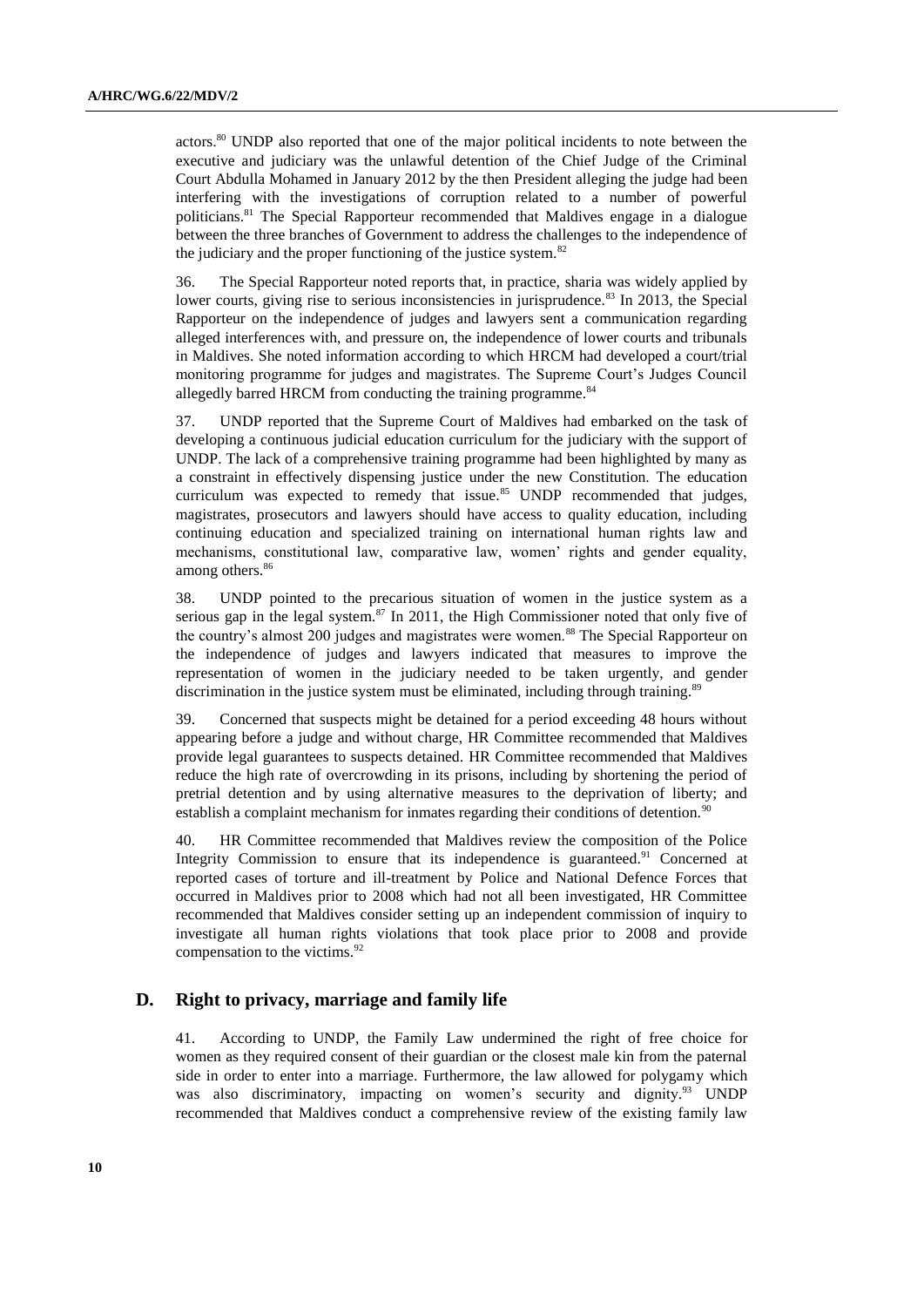and make amendments to the legislation in line with CEDAW and other international obligations.<sup>94</sup>

42. HR Committee recommended that Maldives decriminalize sexual relations between consenting adults of the same sex.<sup>95</sup>

### **E. Freedom of religion or belief, expression, association and peaceful assembly, and right to participate in public and political life**

43. In 2011, the High Commissioner expressed concern at the reported rise in religious intolerance among a small but intimidating minority in Maldives, and the impact that this was having on women. Religious intolerance had also manifested itself in disturbing acts, such as the destruction and defacement by extremists of symbols and monuments at the recent SAARC Summit, and the closing down of a blog by the Ministry of Islamic Affairs because of the religious views of its creator.<sup>96</sup> HR Committee recommended that Maldives revise its legislation to authorize non-Muslims to practise and manifest their religion, including in places of public worship, abolish the crime of apostasy in its legislation and allow Maldivians to fully enjoy their freedom of religion.<sup>97</sup> CERD recommended that Maldives develop means for promoting mutual understanding, tolerance and interreligious dialogue in the Maldivian society which will help to confront religious extremism and enhance cultural diversity.<sup>98</sup>

44. UNDP stated that journalists reporting on gang violence and related issues and issues perceived as sensitive regarding religion had faced death threats. While 15 journalists received death threats, one journalist, Ahmed Rilwan had been missing since August 2014.<sup>99</sup> HR Committee recommended Maldives to fully guarantee the right to freedom of expression in all its forms and avoid any kind of illegal interference in the media, including by refraining from the use of force against journalists. Maldives should protect journalists and media against any form of violence and censorship. Maldives should investigate incidents of attacks on journalists and media, and bring those responsible to justice. $100$ 

45. According to UNDP, the passage of the Access to Information Act was an important step by the country in promoting transparency and allowing citizen's access to information which can help improve accountability of key officials. An independent information commissioner had been appointed to oversee the implementation of the Act.<sup>101</sup>

46. UNDP reported that civil society organizations had faced various forms of threats that impeded their operation. One of the major organizations, Transparency Maldives, had reportedly faced threats of dissolution by the Registrar of Associations, while individuals had allegedly made death threats against their staff. Similarly, the Maldivian Democracy Network had their offices ransacked and confidential documents stolen. No case with regard to threats against civil society had yet been prosecuted.<sup>102</sup> In 2014, the Special Rapporteur on human rights defenders raised related concerns and urged the Government to take the necessary measures to ensure that an environment exists in which human rights defenders are able to carry out their activities without fear of persecution or restriction of any sort.<sup>103</sup>

47. Reporting that a civil society organization, with the endorsement of the Attorney-General, had been able to come up with new draft legislation on associations, UNDP recommended that Maldives expedite the passing of the new Associations Act that can create an enabling environment for civil society.<sup>104</sup>

48. UNDP reported that the Freedom of Peaceful Assembly Act of 2013 placed limitations on places of assembly and on media covering the protests and added administrative hurdles to assembly.<sup>105</sup> HR Committee recommended that Maldives fully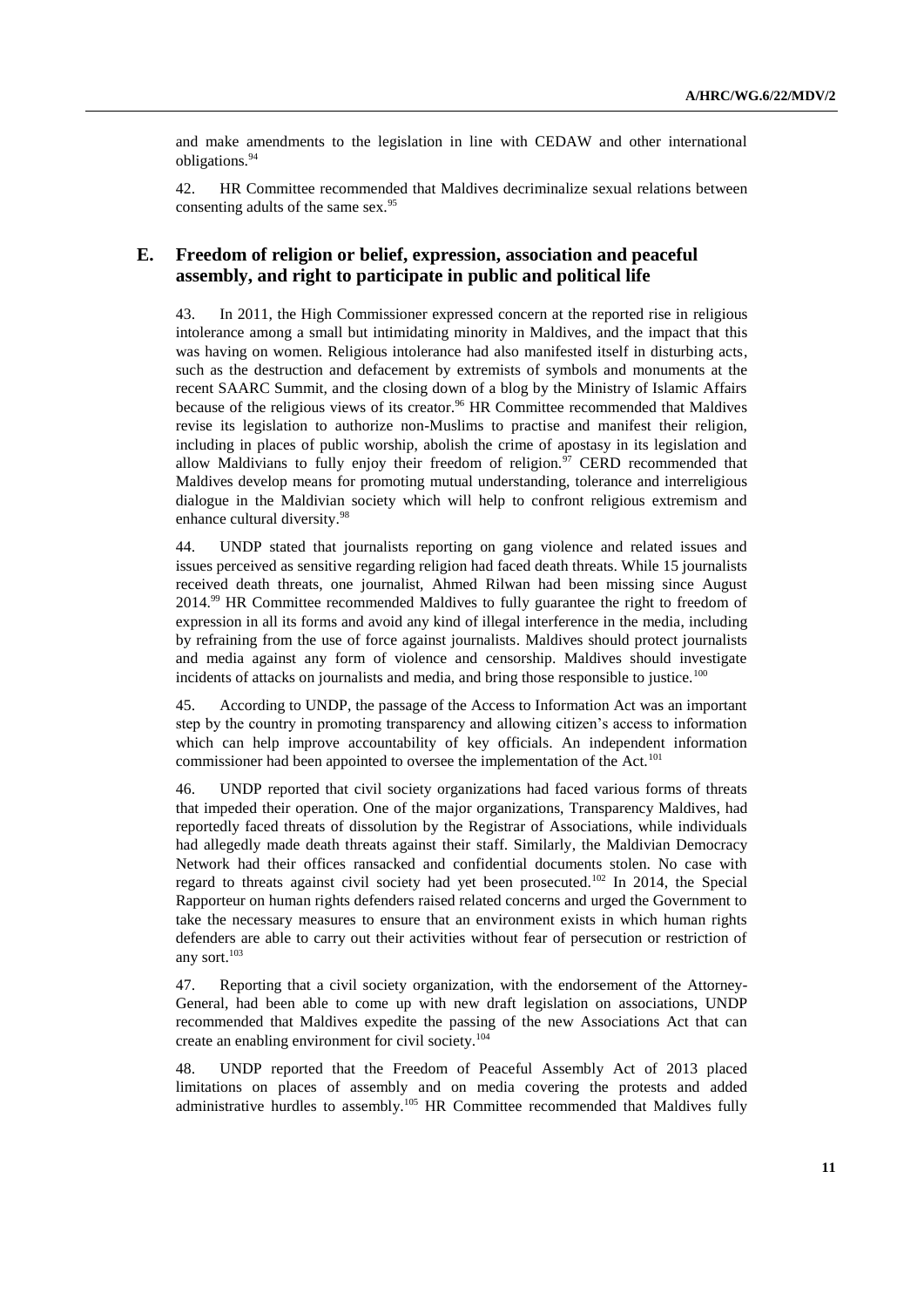guarantee the right to freedom of assembly in compliance with ICCPR and revise its legislation accordingly. Maldives should also adopt procedures and regulations in compliance with human rights standards for the police in controlling large crowds of protestors.<sup>106</sup>

49. Noting the legal and political circumstances which resulted in the resignation of the former President of Maldives, on 7 February 2012, and the transfer of power to the new President, HR Committee recommended that Maldives ensure that: the rights contained in article 25 of the ICCPR are fully protected; and the Commission of Inquiry set up to investigating the circumstances surrounding the transfer of power can carry out its functions in complete independence and impartiality.<sup>107</sup>

50. Referring to elections held in 2013, the High Commissioner for Human Rights stated that the Supreme Court nullified the first round of the Presidential Election of 7 September 2013 on the basis of irregularities in the process, despite the general conclusions by national and international observers that the election was free and fair. The court also imposed on the Elections Commission an onerous set of guidelines for the conduct of the election, which would be difficult to satisfy. It was on that basis that police prevented the Elections Commission from carrying out its plan to re-run the election on 19 October 2013. The High Commissioner also reported that during the period of Presidential elections the Government was also taking arbitrary action against its opponents to prevent their participation in parliamentary debates. She expressed alarm at death threats and other intimidation directed at members and staff of HRCM and civil society actors, as well as an arson attack in October 2013 on an opposition television station.<sup>108</sup>

### **F. Right to health**

51. UNFPA reported on the social condemnation and criminalization of out-of-wedlock pregnancy, and on media reports of infanticide and that 2 of the 19 maternal deaths between 2009 and 2012 was reportedly caused by unsafe abortions.<sup>109</sup> UNFPA recommended that Maldives promote family planning and contraception through public health outreach and other means; remove condoms from the Schedule 3 drugs list; promote choice between a broader range of contraceptive methods, especially for remote islands; and investigate and address barriers for access to family planning, in particular those experienced by adolescents and youth, unmarried women and marginalized and excluded population groups such as persons with disabilities, LGBT, sex workers, etc.<sup>110</sup>

### **G. Right to education**

52. UNESCO recommended that Maldives adopt specific measures to further promote inclusive education. 111

### **H. Migrants, refugees and asylum seekers**

53. In 2011, the High Commissioner stated that migrant workers were often abused, exploited and cheated of their hard-earned income by traffickers and unscrupulous employers in Maldives.<sup>112</sup> UNHCR referred to estimates that nearly a third of the population of Maldives of 300,000 were migrant workers, up to 50,000 of which had irregular status. They mainly entered the construction and service sector.<sup>113</sup> CERD recommended that Maldives continue to take measures to eliminate discrimination against non-citizens in relation to working conditions and work requirements.<sup>114</sup>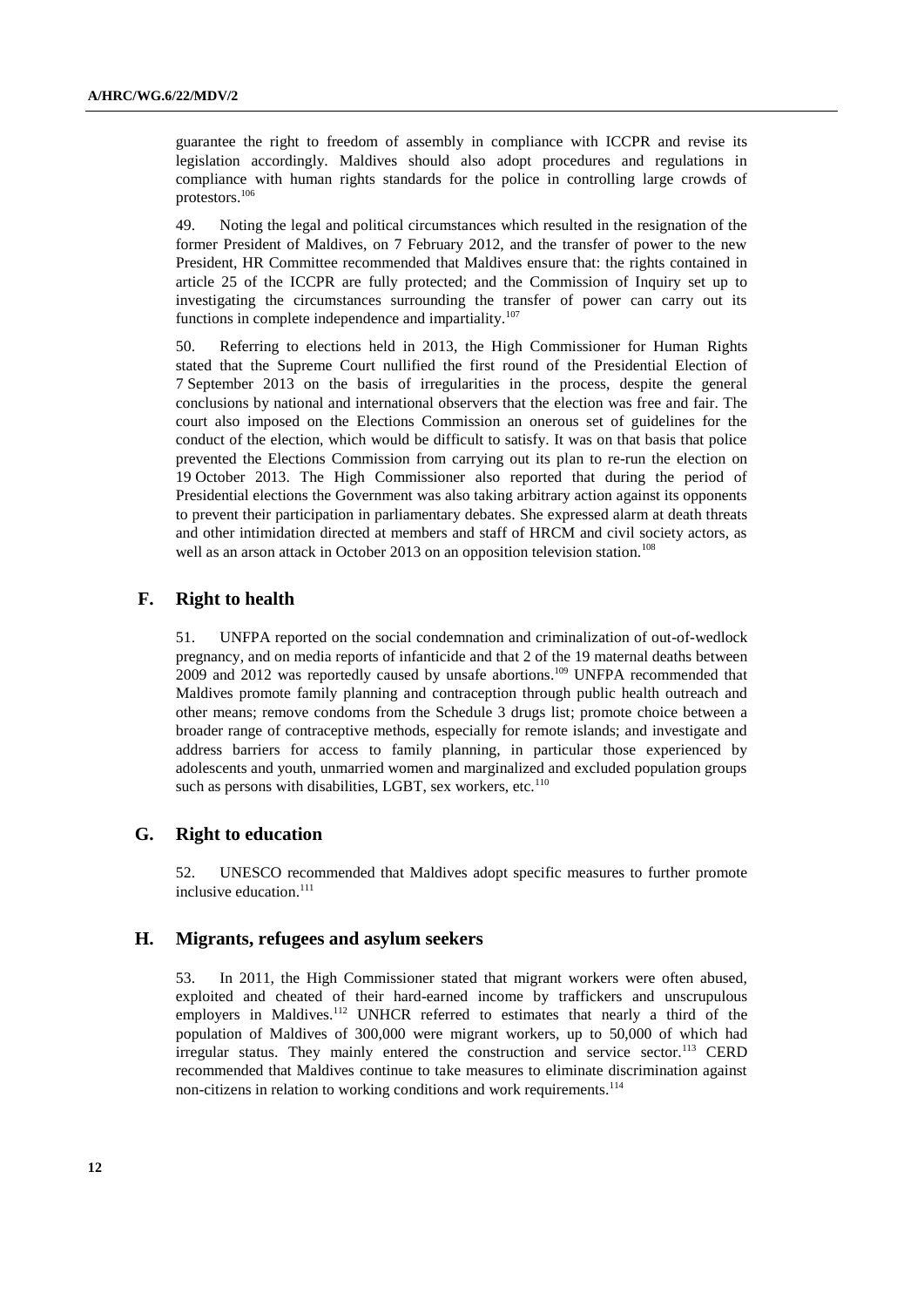54. HR Committee recommended that Maldives adopt legislation to ensure respect for the principle of non-refoulement. 115

### **I. Internally displaced persons**

55. In 2012, the Special Rapporteur on the human rights of internally displaced persons concluded that a national framework on internally displaced persons was necessary in order to complement initiatives already adopted.<sup>116</sup>

56. While commending efforts for making protection and assistance to those displaced in the aftermath of the  $2004$  tsunami a national priority,<sup>117</sup> the Special Rapporteur also recommended that Maldives urgently review the situation of those currently still displaced and living in temporary shelters in order to address their dire living conditions and assist them in rebuilding their lives. $118$ 

### **J. Right to development, and environmental issues**

57. The Special Rapporteur on internally displaced persons commended the Government for its leadership at the international level in highlighting the impact of climate change and promoting more environmentally sustainable development models. The Special Rapporteur indicated that climate change and other factors related to the nature of small low-lying island environments in Maldives were already affecting the livelihoods and rights of residents of many islands, including the right to housing, safe water, health and an adequate standard of living. The Special Rapporteur recommended that increased national attention, dialogue and commitment to address issues related to internal displacement should now be a priority. $119$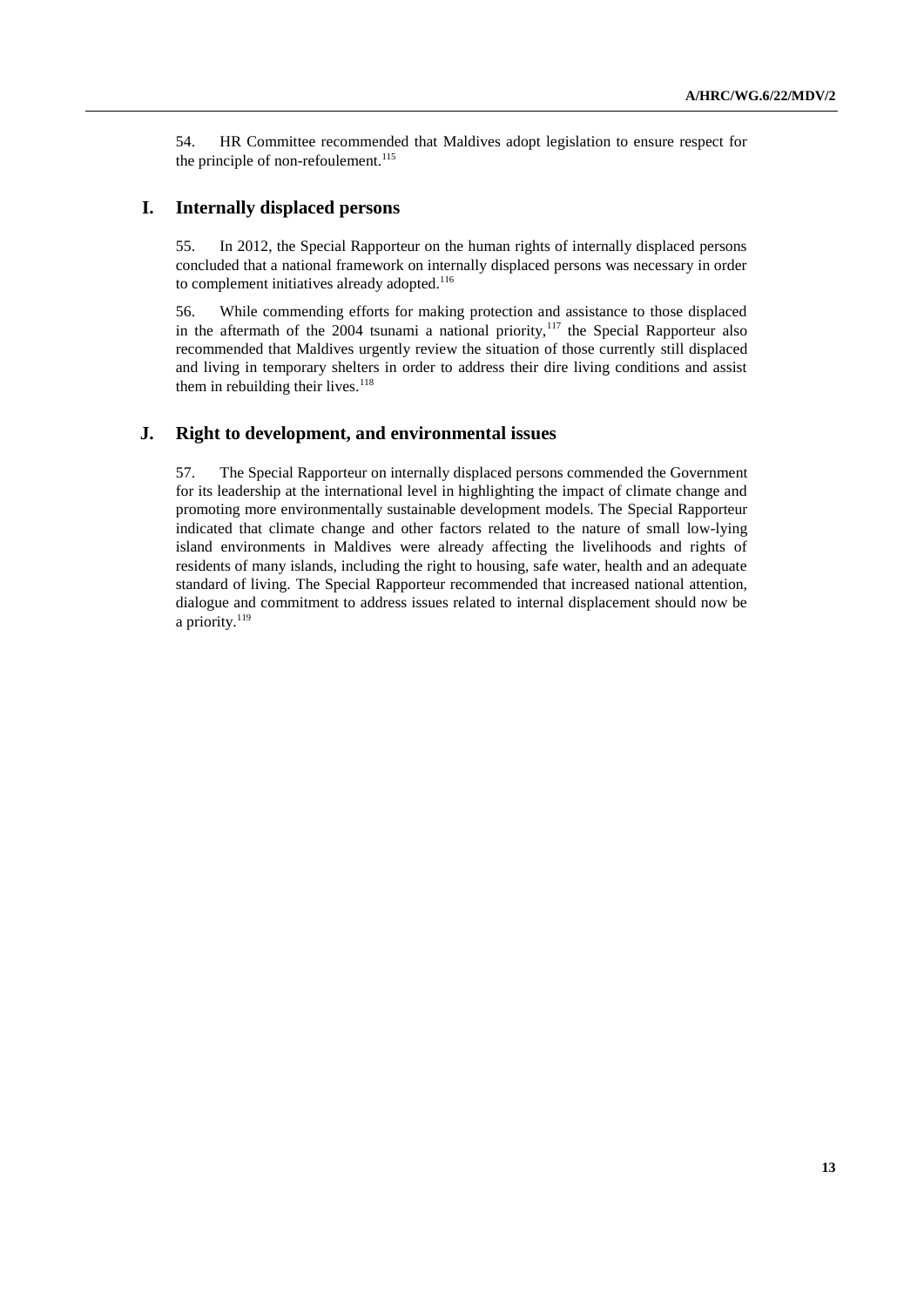#### *Notes*

- $1$  Unless indicated otherwise, the status of ratification of instruments listed in the table may be found on the official website of the United Nations Treaty Collection database, Office of Legal Affairs of the United Nations Secretariat[, http://treaties.un.org/.](http://treaties.un.org/) Please also refer to the United Nations compilation on Maldives from the previous cycle (A/HRC/WG.6/9/MDV/2/Rev.1).
- <sup>2</sup> The following abbreviations have been used in UPR documents:

| <b>ICERD</b>     | International Convention on the Elimination of All Forms of Racial       |
|------------------|--------------------------------------------------------------------------|
|                  | Discrimination;                                                          |
| <b>ICESCR</b>    | International Covenant on Economic, Social and Cultural Rights;          |
| <b>OP-ICESCR</b> | Optional Protocol to ICESCR;                                             |
| <b>ICCPR</b>     | International Covenant on Civil and Political Rights;                    |
| <b>ICCPR-OP1</b> | Optional Protocol to ICCPR;                                              |
| <b>ICCPR-OP2</b> | Second Optional Protocol to ICCPR, aiming at the abolition of the death  |
|                  | penalty;                                                                 |
| <b>CEDAW</b>     | Convention on the Elimination of All Forms of Discrimination against     |
|                  | Women:                                                                   |
| <b>OP-CEDAW</b>  | <b>Optional Protocol to CEDAW;</b>                                       |
| <b>CAT</b>       | Convention against Torture and Other Cruel, Inhuman or Degrading         |
|                  | <b>Treatment or Punishment:</b>                                          |
| OP-CAT           | Optional Protocol to CAT;                                                |
| <b>CRC</b>       | Convention on the Rights of the Child;                                   |
| OP-CRC-AC        | Optional Protocol to CRC on the involvement of children in armed         |
|                  | conflict:                                                                |
| OP-CRC-SC        | Optional Protocol to CRC on the sale of children, child prostitution and |
|                  | child pornography;                                                       |
| OP-CRC-IC        | Optional Protocol to CRC on a communications procedure;                  |
| <b>ICRMW</b>     | International Convention on the Protection of the Rights of All Migrant  |
|                  | Workers and Members of Their Families;                                   |
| <b>CRPD</b>      | Convention on the Rights of Persons with Disabilities;                   |
| <b>OP-CRPD</b>   | Optional Protocol to CRPD;                                               |
| <b>ICPPED</b>    | International Convention for the Protection of All Persons from Enforced |
|                  | Disappearance.                                                           |

- Disappearance. 3 Individual complaints: ICCPR-OP 1, art. 1; OP-CEDAW, art. 1; OP-CRPD, art. 1; OP-ICESCR, art. 1; OP-CRC-IC, art. 5; ICERD, art. 14; CAT, art. 22; ICRMW, art. 77; and ICPPED, art. 31. Inquiry procedure: OP-CEDAW, art. 8; CAT, art. 20; ICPPED, art. 33; OP-CRPD, art. 6; OP-ICESCR, art. 11; and OP-CRC-IC, art. 13. Inter-State complaints: ICCPR, art. 41; ICRMW, art. 76; ICPPED, art. 32; CAT, art. 21; OP-ICESCR, art. 10; and OP-CRC-IC, art. 12. Urgent action: ICPPED, art. 30.
- <sup>4</sup> Information relating to other relevant international human rights instruments, including regional instruments, may be found in the pledges and commitments undertaken by Maldives before the Human Rights Council, as contained in the note verbale dated 28 August 2013 sent by the Permanent Mission of Maldives to the United Nations addressed to the President of the General Assembly, A/68/359, annex.
- <sup>5</sup> Geneva Convention for the Amelioration of the Condition of the Wounded and Sick in Armed Forces in the Field (First Convention); Geneva Convention for the Amelioration of the Condition of Wounded, Sick and Shipwrecked Members of Armed Forces at Sea (Second Convention); Geneva Convention relative to the Treatment of Prisoners of War (Third Convention); Geneva Convention relative to the Protection of Civilian Persons in Time of War (Fourth Convention); Protocol Additional to the Geneva Conventions of 12 August 1949, and relating to the Protection of Victims of International Armed Conflicts (Protocol I); Protocol Additional to the Geneva Conventions of 12 August 1949, and relating to the Protection of Victims of Non-International Armed Conflicts (Protocol II). For the official status of ratifications, see International Committee of the Red Cross, www.icrc.org/IHL.
- 6 International Labour Organization Forced Labour Convention, 1930 (No. 29); Abolition of Forced Labour Convention, 1957 (No. 105); Freedom of Association and Protection of the Right to Organise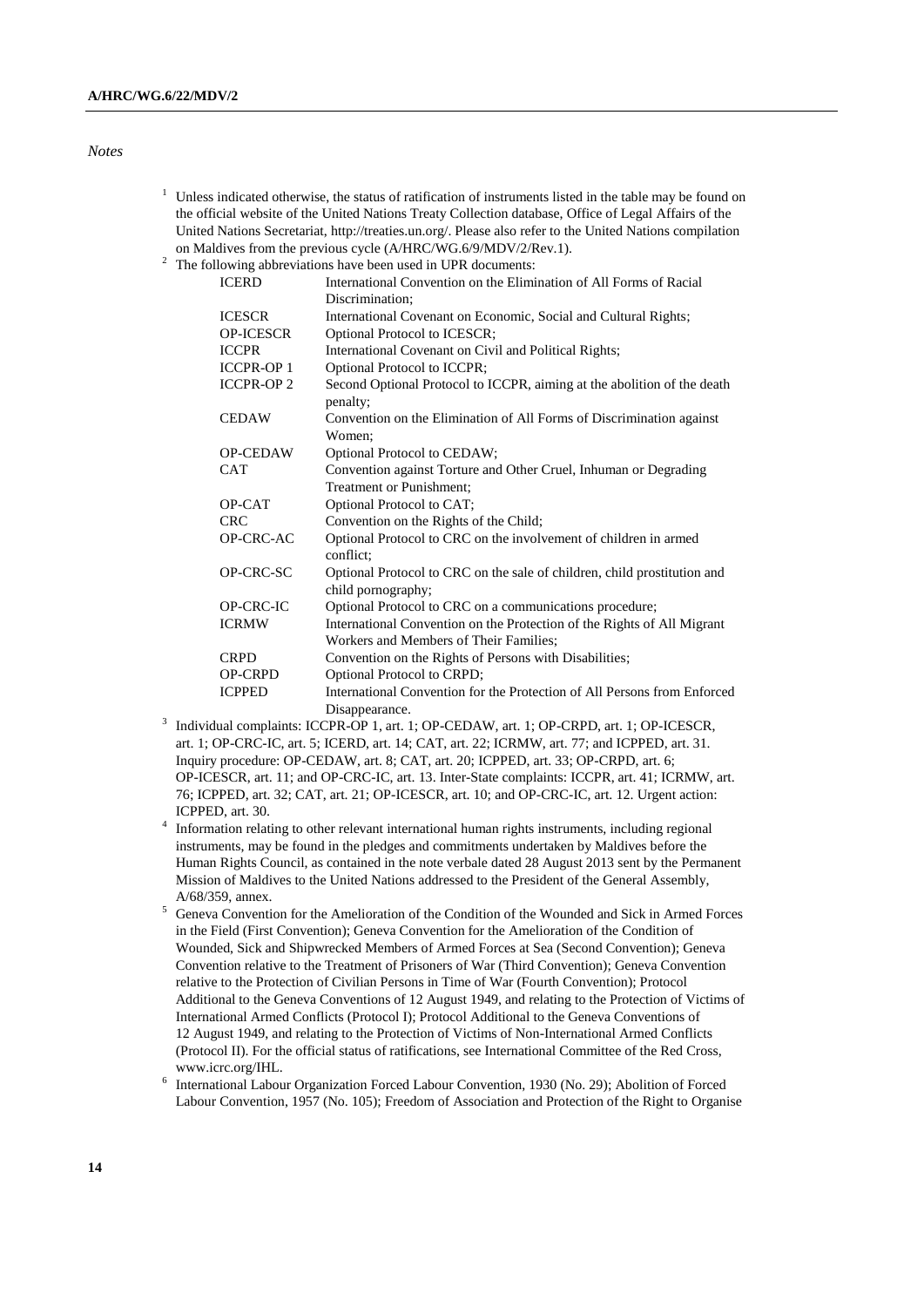Convention, 1948 (No. 87); Right to Organise and Collective Bargaining Convention, 1949 (No. 98); Equal Remuneration Convention, 1951 (No. 100); Discrimination (Employment and Occupation Convention, 1958 (No. 111); Minimum Age Convention, 1973 (No. 138); Worst Forms of Child Labour Convention, 1999 (No. 182).

- 7 Protocol to Prevent, Suppress and Punish Trafficking in Persons, Especially Women and Children, supplementing the United Nations Convention against Transnational Organized Crime.
- <sup>8</sup> Protocol Additional to the Geneva Conventions of 12 August 1949, and relating to the Adoption of an Additional Distinctive Emblem (Protocol III). For the official status of ratifications, see International Committee of the Red Cross, www.icrc.org/IHL.
- <sup>9</sup> 1951 Convention relating to the Status of Refugees and its 1967 Protocol, 1954 Convention relating to the Status of Stateless Persons, and 1961 Convention on the Reduction of Statelessness.
- <sup>10</sup> International Labour Organization, Indigenous and Tribal Peoples Convention, 1989 (No. 169); and Domestic Workers Convention, 2011 (No. 189).
- <sup>11</sup> See also statement of the United Nations High Commissioner for Human Rights, 24 November 2011, Malé, Maldives. Available from www.ohchr.org/EN/NewsEvents/Pages/DisplayNews.aspx? NewsID=11641&LangID.
- <sup>12</sup> Concluding observations of the Committee on the Elimination of Racial Discrimination, CERD/C/MDV/CO/5-12, para. 11.

- <sup>14</sup> Concluding observations of the Human Rights Committee, CCPR/C/MDV/CO/1, para. 5.
- <sup>15</sup> CERD/C/MDV/CO/5-12, para. 6.
- <sup>16</sup> CCPR/C/MDV/CO/1, para. 6.
- <sup>17</sup> Report of the Special Rapporteur on the independence of judges and lawyers, A/HRC/23/43/Add.3, para. 106.
- <sup>18</sup> UNDP, submission for the UPR of Maldives, part IV, recommendations, p. 2. See also, para. 5.
- <sup>19</sup> Ibid., paras. 5 and 6 and part IV, recommendations, p. 2.<br><sup>20</sup> Aggorithm to orticle 5 of the males of precedure of the Int
- According to article 5 of the rules of procedure of the International Coordinating Committee of National Institutions for the Promotion and Protection of Human Rights (ICC) Sub-Committee on Accreditation, the classifications for accreditation used by the Sub-Committee are: A: Voting Member (fully in compliance with each of the Paris Principles), B: Non-Voting Member (not fully in compliance with each of the Paris Principles or insufficient information provided to make a determination), C: No Status (not in compliance with the Paris Principles).
- <sup>21</sup> For the list of national human rights institutions with accreditation status granted by the International Coordinating Committee of National Institutions for the Promotion and Protection of Human Rights (ICC), see A/HRC/27/40, annex.
- $22$  CCPR/C/MDV/CO/1, para. 7.
- <sup>23</sup> CERD/C/MDV/CO/5-12, para. 9.
- <sup>24</sup> Ibid., para. 17.
- <sup>25</sup> UNFPA, submission for the UPR of Maldives, p. 1.
- <sup>26</sup> See press briefing on Maldives, available from
- www.ohchr.org/EN/NewsEvents/Pages/DisplayNews.aspx?NewsID=15178&LangID=E.
- $27$  CCPR/C/MDV/CO/1, para. 26.
- $28$  The following abbreviations may have been used in UPR documents:

| CERD                | Committee on the Elimination of Racial Discrimination;               |
|---------------------|----------------------------------------------------------------------|
| CESCR               | Committee on Economic, Social and Cultural Rights;                   |
| <b>HR Committee</b> | Human Rights Committee;                                              |
| CEDAW               | Committee on the Elimination of Discrimination against Women;        |
| CAT                 | Committee against Torture;                                           |
| CRC                 | Committee on the Rights of the Child:                                |
| CMW                 | Committee on the Protection of the Rights of All Migrant Workers and |
|                     | Members of Their Families:                                           |
| CRPD                | Committee on the Rights of Persons with Disabilities;                |
| CED                 | Committee on Enforced Disappearances;                                |
| SPT                 | Subcommittee on Prevention of Torture.                               |

<sup>29</sup> CERD/C/MDV/CO/5-12, para. 21.

<sup>13</sup> Ibid., para. 18.

<sup>30</sup> CCPR/C/MDV/CO/1, para. 28.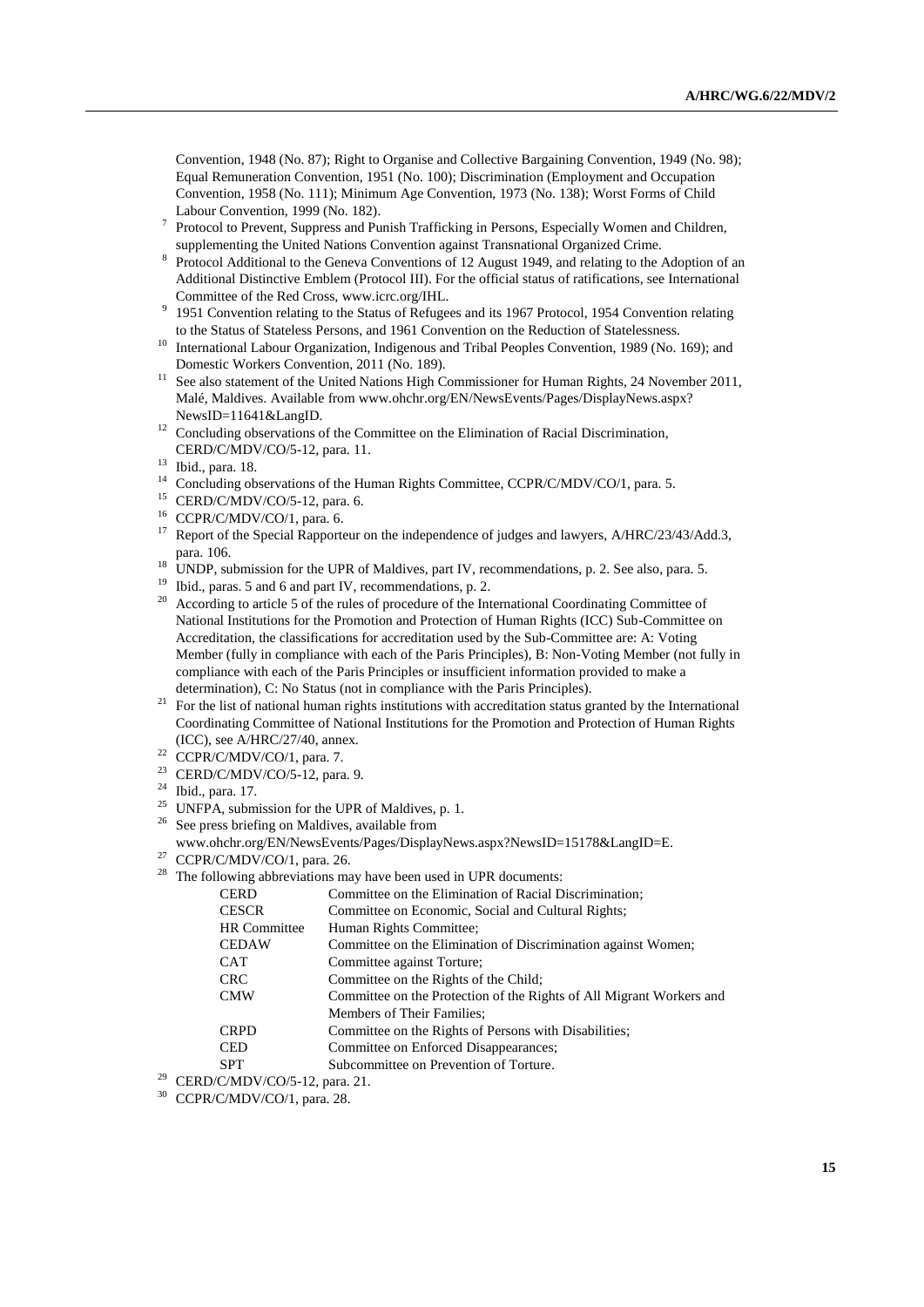- Letter from HR Committee to the Permanent Mission of Maldives to the United Nations Office and other international organizations in Geneva, dated 28 April 2014, available from: http://tbinternet. ohchr.org/Treaties/CCPR/Shared%20Documents/MDV/INT\_CCPR\_FUL\_MDV\_17222\_E.pdf.
- <sup>32</sup> Press releases, "The Maldives: UN torture prevention body makes follow-up visit" and "Maldives: UN torture prevention body concludes its follow-up visit". Available from www.ohchr.org/EN/NewsEvents/Pages/DisplayNews.aspx?NewsID= 15380&LangID=E and www.ohchr.org/EN/NewsEvents/Pages/DisplayNews.aspx?NewsID= 15415&LangID=E (accessed on 14 January 2015).
- <sup>33</sup> For the titles of special procedures, see www.ohchr.org/EN/HRBodies/SP/Pages/Themes.aspx and www.ohchr.org/EN/HRBodies/SP/Pages/Countries.aspx.
- <sup>34</sup> UNFPA submission, pp. 1 and 2.
- <sup>35</sup> See information available from www.ohchr.org/EN/countries/AsiaRegion/Pages/MVIndex.aspx.
- <sup>36</sup> Statement of the United Nations High Commissioner for Human Rights, 24 November 2011, Malé, Maldives.
- <sup>37</sup> CCPR/C/MDV/CO/1, para. 3.
- <sup>38</sup> UNDP submission, para. 20.
- <sup>39</sup> Ibid., paras. 23 and 24.
- <sup>40</sup> Ibid., part VIII, recommendations, p. 5.
- <sup>41</sup> UNFPA submission, section on marriages under 18 years, p. 4.
- <sup>42</sup> CCPR/C/MDV/CO/1, para. 12. See also CEDAW list of issues, CEDAW/C/MDV/Q/4-5, para. 20.
- <sup>43</sup> Statement of the United Nations High Commissioner for Human Rights, 24 November 2011, Malé, Maldives.
- <sup>44</sup> UNDP submission, para. 20.
- <sup>45</sup> CCPR/C/MDV/CO/1, para. 10.
- <sup>46</sup> CERD/C/MDV/CO/5-12, para. 4.
- <sup>47</sup> Ibid., para. 8.
- <sup>48</sup> Ibid., para. 21.
- <sup>49</sup> Ibid., para. 10.
- <sup>50</sup> CCPR/C/MDV/CO/1, para. 9.
- <sup>51</sup> Ibid., para. 8.
- <sup>52</sup> UNFPA submission, p. 2.
- <sup>53</sup> CCPR/C/MDV/CO/1, para. 13.
- <sup>54</sup> Press briefing. Available from

www.ohchr.org/EN/NewsEvents/Pages/DisplayNews.aspx?NewsID=14544&LangID=E.

- <sup>55</sup> CCPR/C/MDV/CO/1, para. 14.
- <sup>56</sup> Ibid., para. 23.
- <sup>57</sup> Ibid., para. 11.
- <sup>58</sup> UNDP submission, para. 21.
- <sup>59</sup> Ibid., para. 20.
- <sup>60</sup> UNFPA submission, p. 3.
- <sup>61</sup> UNDP submission, section VIII, recommendations, p. 5.
- <sup>62</sup> CCPR/C/MDV/CO/1, para. 11.
- <sup>63</sup> UNFPA submission, section on sexual orientation and gender identity, p. 2.
- <sup>64</sup> Ibid., section on family planning, p. 3.
- <sup>65</sup> Communications report of special procedures, A/HRC/23/51, p. 72.
- <sup>66</sup> Statement of the United Nations High Commissioner for Human Rights, 24 November 2011, Malé, Maldives.
- <sup>67</sup> CCPR/C/MDV/CO/1, para. 16.
- <sup>68</sup> UNFPA submission, section on youth and adolescent sexual health and recommendations, p. 5.
- <sup>69</sup> UNHCR, submission for the UPR of Maldives, p. 2.
- <sup>70</sup> CCPR/C/MDV/CO/1, para. 17. See also CERD/C/MDV/CO/5-12, para. 12.
- <sup>71</sup> UNDP submission, para. 2.
- <sup>72</sup> Communications report of special procedures,  $A/HRC/25/74$ , p. 119.<br><sup>73</sup> Statement by the Uigh Commissions for University 2013, April
- <sup>73</sup> Statement by the High Commissioner for Human Rights, 2013. Available from www.ohchr.org/EN/ NewsEvents/Pages/DisplayNews.aspx?NewsID=13917&LangID=E.
- <sup>74</sup> CCPR/C/MDV/CO/1, para. 20.